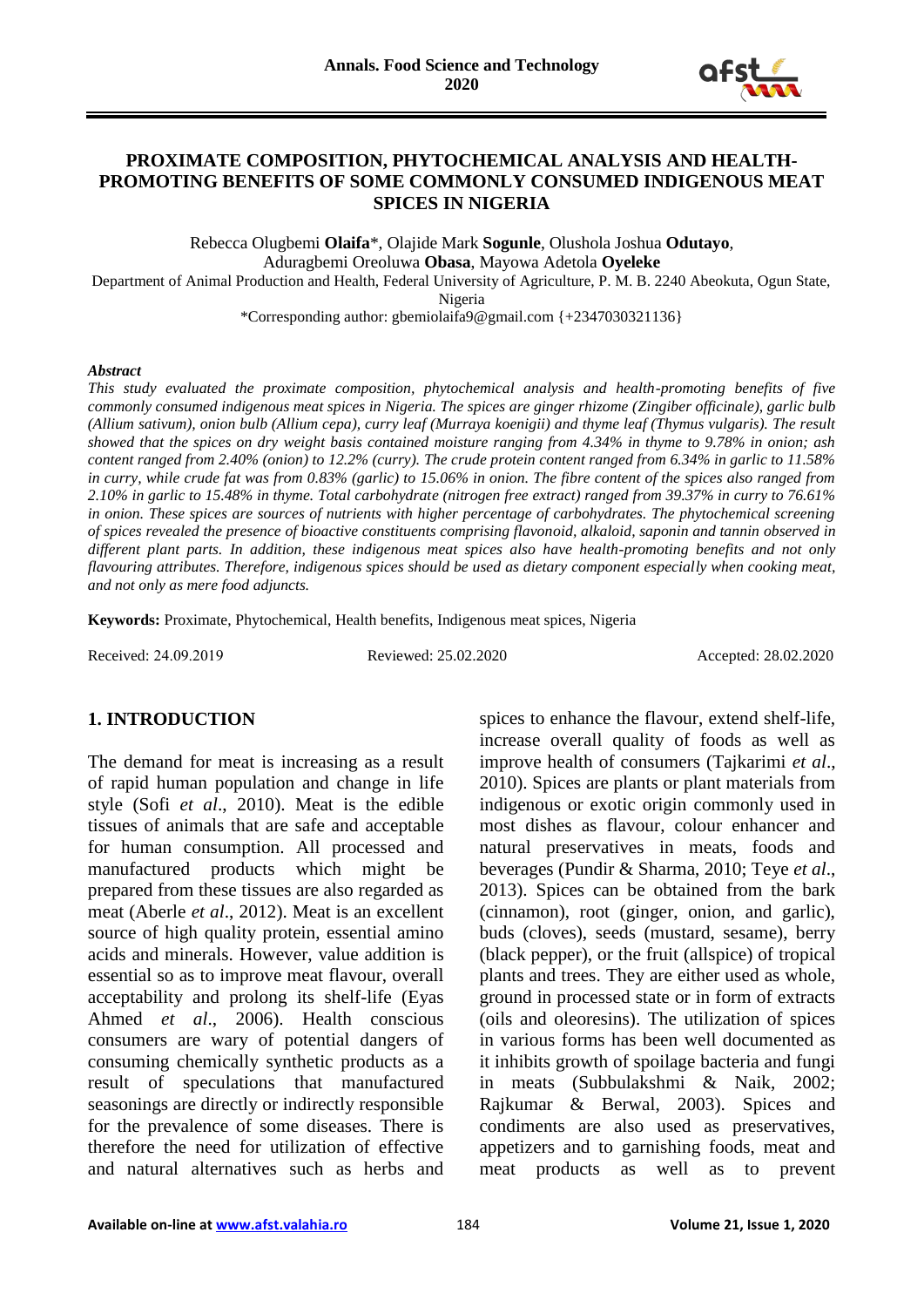

decomposition by microbial growth or undesirable chemical changes (Gyesley, 2008; Fredrick *et al*., 2012). Although spices are used in small quantities in the processing of meat and meat products, however, they are indispensable because of its unique contribution to colour, flavour, and stability of product. In culinary concerns, spices give piquancy to tasteless food served in homes, cafés and restaurants. It is worthy to note that spices are not only used as flavorings and seasonings, but are also used in perfumery, cosmetics, and toiletries.

Dietary phytochemicals are found in wide range in fruits, vegetables, legumes, whole grains, nuts, seeds, fungi, herbs and spices (Mathai, 2000). They are known as secondary metabolites or phytochemicals and comprise flavonoids, alkaloids, saponin, tannins, phenolics, steroids, glycoside, and terpenes (Ujuwundu *et al*., 2010). Spices and other biogenic additives (herbs, plant extracts and essential oils) have been used for all over the world for centuries not only as food preservatives and appetizers, but also in the treatment of certain ailments as well as in traditional medicine (Zhang *et al*., 2009). The increasing interest in exploiting the properties of spices for medicinal purposes reveals the importance of natural sources of biologically active substances (Hobbs, 2000). They have considerable health-promoting benefits based on the content of antioxidants, phenolic compounds, tocopherol, carotenoids and antibacterial compounds (Zhang & Wang, 2002; Zhou *et al*., 2010). Studies have shown that the prevention of cardiovascular diseases and cancer is associated with the ingestion of spices, fresh fruits, vegetables rich in natural antioxidants (Virgili *et al*., 2001). Nutritionally, spices are rich in protein, vitamins and minerals, fibre, but low in fat content (Chirinang & Intarapichet, 2009).

Some commonly consumed indigenous spices in Nigeria include black pepper, alligator pepper, garlic, ginger, clove, onion, curry and thyme and basil. Ginger (*Zingiber officinale*) is a major aromatic herb grown in Nigeria as a rhizome with sweet, strongly aromatic and sharp pungent flavour. Ginger is well known all over the world especially for its use in the treatment of gastrointestinal tract disorder such as constipation, dyspepsia and nausea. It was reported that ginger has medicinal properties against digestive disorders, rheumatism and diabetes (Afzal *et al*., 2001). The consumption of ginger in led to reduction in blood cholesterol and also served as a potential antiinflammatory and antithrombotic agent (Thomson *et al*., 2002).

Garlic (*Allium sativum*) has a characteristic pungent, spicy flavour that mellows and sweetens considerably with cooking with various meat types (Tang & Cronin, 2007). It is well known as a seasoning for food flavoring and as a therapeutic agent for the prevention and treatment of an array of diseases due to its antibacterial, fungicidal, virucidal, antioxidant, anti-inflammatory, antiseptic, anti-ageing and heavy metal detoxifier effects (NCCIH, 2016).

Onions (*Allium cepa*) are consumed raw or cooked either as young green plants or as bulbs. It can also be used in fresh or dried form. They are valued for their distinctive pungency and flavour which improve the taste of foods such as comminuted meats, sauces, soups, salad dressings and pickle relishes (Kumar *et al*., 2006).

Curry (*Murraya koenigii*) is an inevitable part of spicing up dishes used in small quantities for their distinct aroma due to the presence of volatile oil and their ability to improve digestion. It is also used for the prevention of diabetes due to pharmacological properties owing to its essential oil as it reduces blood glucose level (Amin *et al*., 2011). It contain essential oils, coumarins, terpenoids, carbazole alkaloids, vitamins, α-tocopherol, β-carotene, and lutein (Choudhury & Garg, 2007), with documented antioxidant hypoglycemic, anticarcinogenic and antimicrobial properties (Ningappa *et al*., 2008).

Thyme (*Thymus vulgaris*) is a pleasant smelling perennial herb used traditionally for several culinary and medicinal purposes. It is an expectorant and has antiseptic, antimicrobial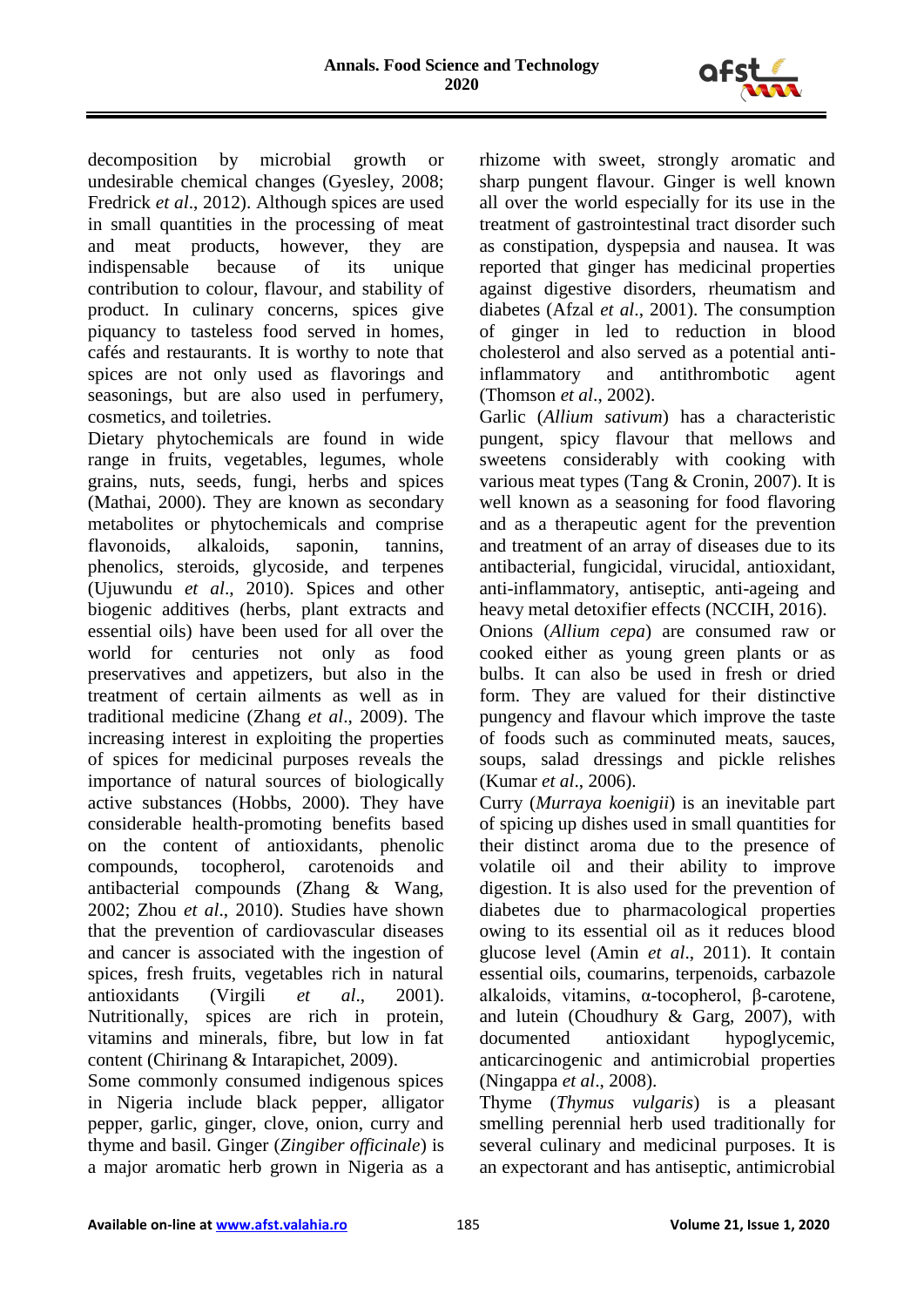

and antioxidant actions; lowers cholesterol levels; and eliminates scalp itching and flaking caused by candidiasis (Lingenfelter, 2011). This study therefore aimed to evaluate the proximate composition, phytochemical analysis and health-promoting benefits of some commonly consumed indigenous meat spices in Nigeria.

# **2. MATERIALS AND METHODS**

The experiment was carried out at the Processing Laboratory of the Department of Animal Production and Health, Federal University of Agriculture, Abeokuta, Ogun State, Nigeria.

### **2.1. Collection of samples**

Fresh samples of ginger rhizome (*Zingiber officinale*), garlic bulb (*Allium sativum*), onion bulb (*Allium cepa*), curry leaf (*Murraya koenigii*) and thyme leaf (*Thymus vulgaris*) were sourced from local markets within Abeokuta, Ogun State, Nigeria*.*

### **2.2. Processing of samples**

The outer skin of ginger rhizome was peeled, while the outer scaly leaves of whole garlic and onion bulbs were also removed. These samples were then cut into smaller pieces and ovendried at  $60^{\circ}$ C for 48 hours. Freshly harvested curry and thyme leaves were cleaned with distilled and freeze-dried. Thereafter, dried samples of spices were finely ground to powder separately and stored at  $4^{\circ}$ C for further analysis.

### **2.3. Proximate composition and phytochemical analyses**

Proximate constituents of dried samples of spices were analyzed for moisture, crude fat, crude protein, and ash in accordance with the official methods of the Association of Official Analytical Chemists (AOAC, 2003). Total carbohydrates were estimated by difference: 100 - (% moisture + % crude protein + % crude fat +  $%$  ash content). The phytochemical analysis of spices for flavonoids, alkaloids, saponins and tannins was carried out according to the procedures described by Sofowora (1978), Trease & Evans (1989) & Ayoola *et al*. (2008).

#### **Test for Flavonoid**

A portion of the extract was heated with 10ml of ethyl acetate over a steam bath for 3 minutes. The mixture was filtered and 4ml of the filtrate of the extract was shaken with 1ml of dilute ammonia solution. A yellow colouration indicates the presence of flavonoid (Trease & Evans, 1989; Sofowora, 1993; Ayoola *et al*., 2008).

#### **Test for Alkaloid**

A 0.5g of the extract was diluted to 10ml with acid alcohol, boiled and filtered. To 5ml of the filtrate was added 2ml of dilute ammonia. 5ml of chloroform was added and shaken gently to extract the alkaloid base. Chloroform layer was extracted with 10ml of acetic acid, and was divided into three portions. Mayer's reagent was added to a portion, Wagner's reagent was also added to another and then, Drangendorff's reagent was added to the last portion (Trease & Evans, 1989; Sofowora, 1993; Ayoola *et al*., 2008).

### **Test for Saponin**

To 0.5g of the extracts were added 5ml of distilled water each in a test-tube. The solution was shaken vigorously and observed for a stable persistent froth for 20 minutes. The frothing was mixed with 3 drops of olive oil and shaken vigorously. The formation of an emulsion indicates the presence of saponin.

### **Test for Tannin**

A known quantity (0.5g) of the extract was boiled in 10ml of water in a test tube and then filtered. A few drops of 0.1% ferric chloride were added. A brownish green, dark green or a blue-black colouration indicated the presence of tannin (Trease & Evans, 1989; Sofowora, 1993; Ayoola *et al*., 2008).

### **3. RESULTS AND DISCUSSION**

Table 1 showed the results of proximate composition of samples of indigenous meat spices analyzed.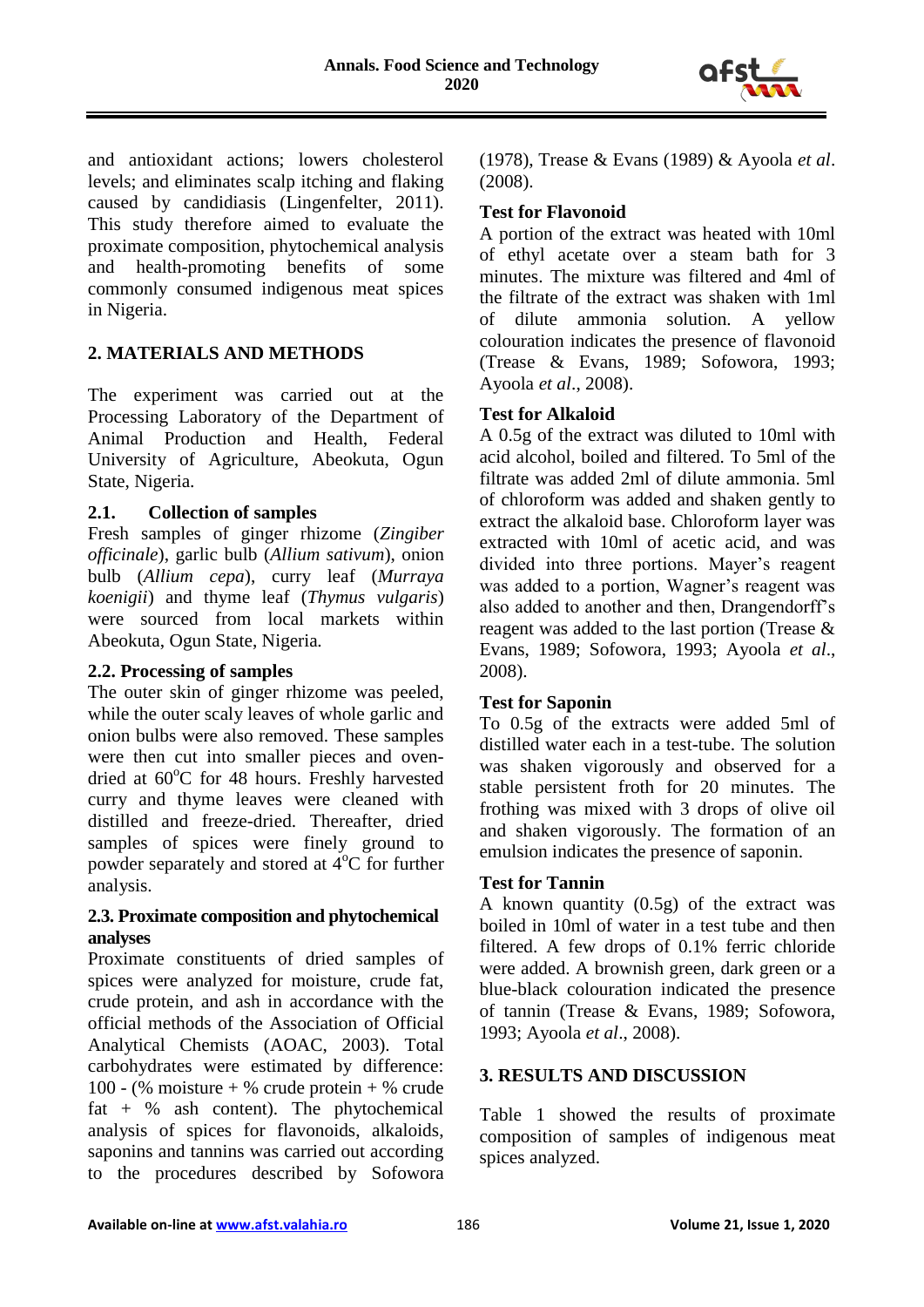

|                       | Composition $(\% )$ |                   |                 |                 |                    |            |
|-----------------------|---------------------|-------------------|-----------------|-----------------|--------------------|------------|
| <b>Parameter</b>      | Ginger              | Garlic            | Onion           | Curry           | <b>Thyme</b>       | <b>SEM</b> |
| Moisture              | 8.70 <sup>b</sup>   | $7.55^{\circ}$    | $9.78^{a}$      | $6.84^{\circ}$  | $4.34^e$           | 0.55       |
| Ash                   | 6.30 <sup>c</sup>   | $5.10^d$          | $2.40^{\circ}$  | $12.20^{\rm a}$ | 11.00 <sup>b</sup> | 0.09       |
| Crude protein         | $8.58^{\circ}$      | $6.34^{\rm d}$    | $9.45^{b}$      | $11.58^{\rm a}$ | $9.39^{b}$         | 0.04       |
| Crude fat             | $5.35^{b}$          | $0.83^d$          | $15.60^{\circ}$ | $5.44^{b}$      | $4.64^\circ$       | 1.31       |
| Crude fibre           | $3.25^{\circ}$      | 2.10 <sup>e</sup> | $6.03^{b}$      | $2.50^{\rm d}$  | $15.48^{\circ}$    | 1.33       |
| Nitrogen free extract | 72.76 <sup>c</sup>  | $73.07^b$         | $76.61^{\circ}$ | $39.37^e$       | $45.02^{\rm d}$    | 4.23       |

**Table 1: Proximate composition of some commonly consumed indigenous meat spices in Nigeria**

 $a, b, c, d, e$ : Means on the same row with different superscripts are significantly (p<0.05) different SEM: Standard Error of Mean

The moisture content of samples analyzed ranged from 4.34% in thyme leaf to 9.78% in onion bulb. Onion, *Allium cepa* has high moisture content which underscored its perishability and susceptibility to microbial spoilage; hence the need for proper preservation. However, low moisture content of thyme (*Thymus vulgaris*) indicated its possible long shelf-life. The ash content of curry leaf (12.2%) is similar to the result (13%) obtained by Vandana *et al.* (2011) and this indicated that it a promising source of mineral elements. Ash is an indication of the total inorganic mineral elements contained in any edible substance (Edeogu *et al*., 2007). Ash provides an insight into the nutritionally important inorganic mineral elements contained in foods (Edeogu *et al*., 2007). The result further showed that the protein content of curry (11.58%) is higher than the value (6.39%) reported in the findings of USDA nutrient database (USDA). The protein content in curry leaf can make fair contributions to dietary protein in human diets as it is involved in formation of hormones, enzymes and structural membranes. Garlic is preferred as spice due to its low amount of crude fat (0.83%) which helps to reduce the risk of cardiovascular diseases and aging (Bamishaiye *et al*., 2011). Garlic as a dietary hypolipidemic spice is beneficial in protecting the structural integrity and fluidity of erythrocytes under conditions of hypercholesterolemia and hypertriglyceridemia (Kempaiah & Srinivasan 2002, 2004). Thyme (*Thymus vulgaris*) contained high percentage of dietary fibre (15.48%). Dietary fibre lowers cholesterol level, risk of coronary heart disease,

diabetes and cancer (Ishida *et al*., 2000). Crude fiber in diets stimulates the contraction of muscular walls of the digestive tract, thus counteracting constipation and elimination of wastes (Ponnusamy & Vellaichamy, 2012). The spice samples were found to be good sources of carbohydrates. Onion had the highest concentration of nitrogen free extract (76.61%) as compared to thyme which had the lowest concentration (45.02%).

The result of phytochemical analysis, name (botanical, common and indigenous- in Yorùbá language), plant part used and identification of some commonly consumed indigenous meat spices in Nigeria is shown in Table 2. From the result, phytochemical screening indicated the presence of flavonoid, alkaloid, saponin and tannin. These phytochemicals play a vital role in the medicinal properties such as antidiabetic, antioxidant, antimicrobial, antiinflammatory, anticarcinogenic and hepatoprotective properties (Kirupa & Kariitha, 2015). These spices are rich sources of pharmacological compounds (polyphenolics) having strong antioxidant properties and could potentially replace the synthetic antioxidants in foods, and thus enhance health benefits when consumed (Rahman, 2010). The plant parts used are the rhizome, bulb and leaves. However, it is worthy to note that the chemical composition of these herbs and spices may vary distinctly due to climatic conditions, soil, species, time of harvest and degree of maturation and parts used (Wald, 2003).

Spices have not only flavoring attributes but they also have considerable health-promoting benefits as presented in Table 3.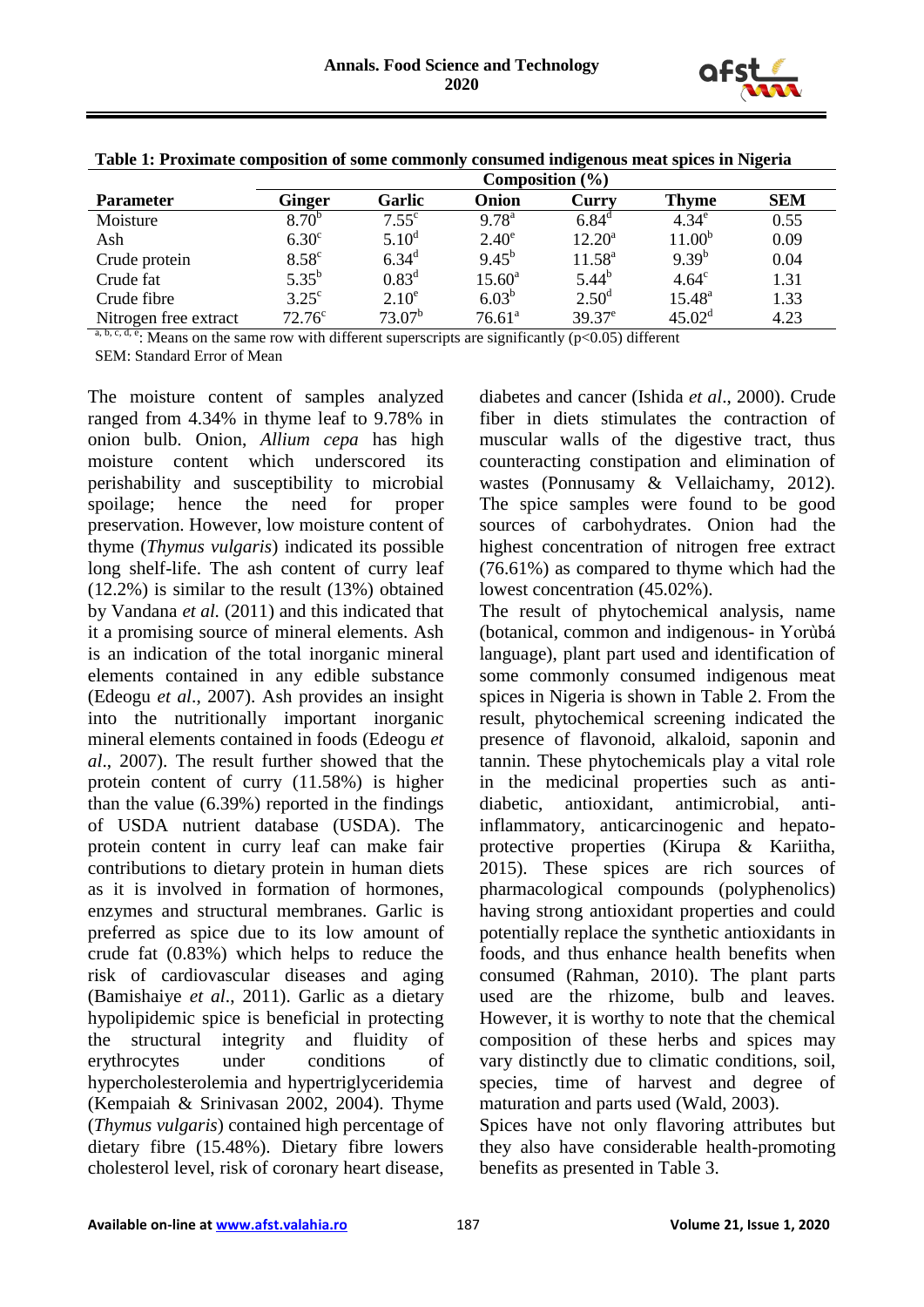

|                                                                       |                 | Phytochemical |              |   |        |       |
|-----------------------------------------------------------------------|-----------------|---------------|--------------|---|--------|-------|
| Name of spice                                                         | Plant part used | $\mathbf{F}$  | $\mathbf{A}$ | S | T      | Image |
| Botanical-Zingiber officinale<br>Common-Ginger<br>Indigenous- Ata ilè | Rhizhome        | $+$           |              |   |        |       |
| Botanical-Allium sativum<br>Common-Garlic<br>Indigenous- Ááyù         | Bulb            | $+$           |              |   |        |       |
| Botanical-Allium cepa<br>Common-Onion<br>Indigenous- Alùbósà          | Bulb            | $+$           | $+$          |   | $^{+}$ |       |
| Botanical- Murraya koenigii<br>Common-Curry<br>Indigenous- Efirin oso | Leaf            | $+$           | $^+$         |   |        |       |
| Botanical-Thymus vulgaris<br>Common-Thyme                             | Leaf            | $+$           |              |   | $\, +$ |       |

#### **Table 2: Phytochemical analysis of some commonly consumed indigenous meat spices in Nigeria**

 $F = Flavonoid, A = Alkaloid, S = Saponin, T = Tannin$ 

 $+=$  Present,  $-$  = Absent

# **Table 3: Health-promoting benefits of some commonly consumed indigenous meat spices in Nigeria**

| <b>Spices</b> | <b>Health-promoting benefits</b>                               | <b>References</b>                   |  |  |
|---------------|----------------------------------------------------------------|-------------------------------------|--|--|
| Ginger        | Digestive stimulant                                            | Afzal et al. (2001), Platel &       |  |  |
|               | Antimicrobial                                                  | Srinivasan, 2004                    |  |  |
| Garlic        | Protection of erythrocyte integrity in hypercholesterolemic    | Sovova and Sova (2004)              |  |  |
|               | condition                                                      | Chowdhury et al. (2002)             |  |  |
|               | Antidiabetic                                                   |                                     |  |  |
|               | Antibacterial, antifungal, antiviral, anticancer, antioxidant, | Shalaby et al. (2006), Fleischauer  |  |  |
|               | anti-inflammatory, anti-ageing and heavy metal detoxifier      | & Arab, 2001, Durak et al.          |  |  |
|               | effects                                                        | (2002), Bhandari et al. (2005)      |  |  |
| Onion         | Antidiabetic                                                   | Shalaby et al. (2006), Durak et al. |  |  |
|               | Antibacterial and antifungal                                   | (2002)                              |  |  |
| Curry         | Antioxidant<br>anticarcinogenic<br>hypoglycemic,<br>and        | Chandarana et al. (2005)            |  |  |
|               | antimicrobial                                                  |                                     |  |  |
| Thyme         | Digestive stimulant                                            | Platel & Srinivasan, 2004           |  |  |
|               | Antiseptic, antimicrobial and antioxidant actions              |                                     |  |  |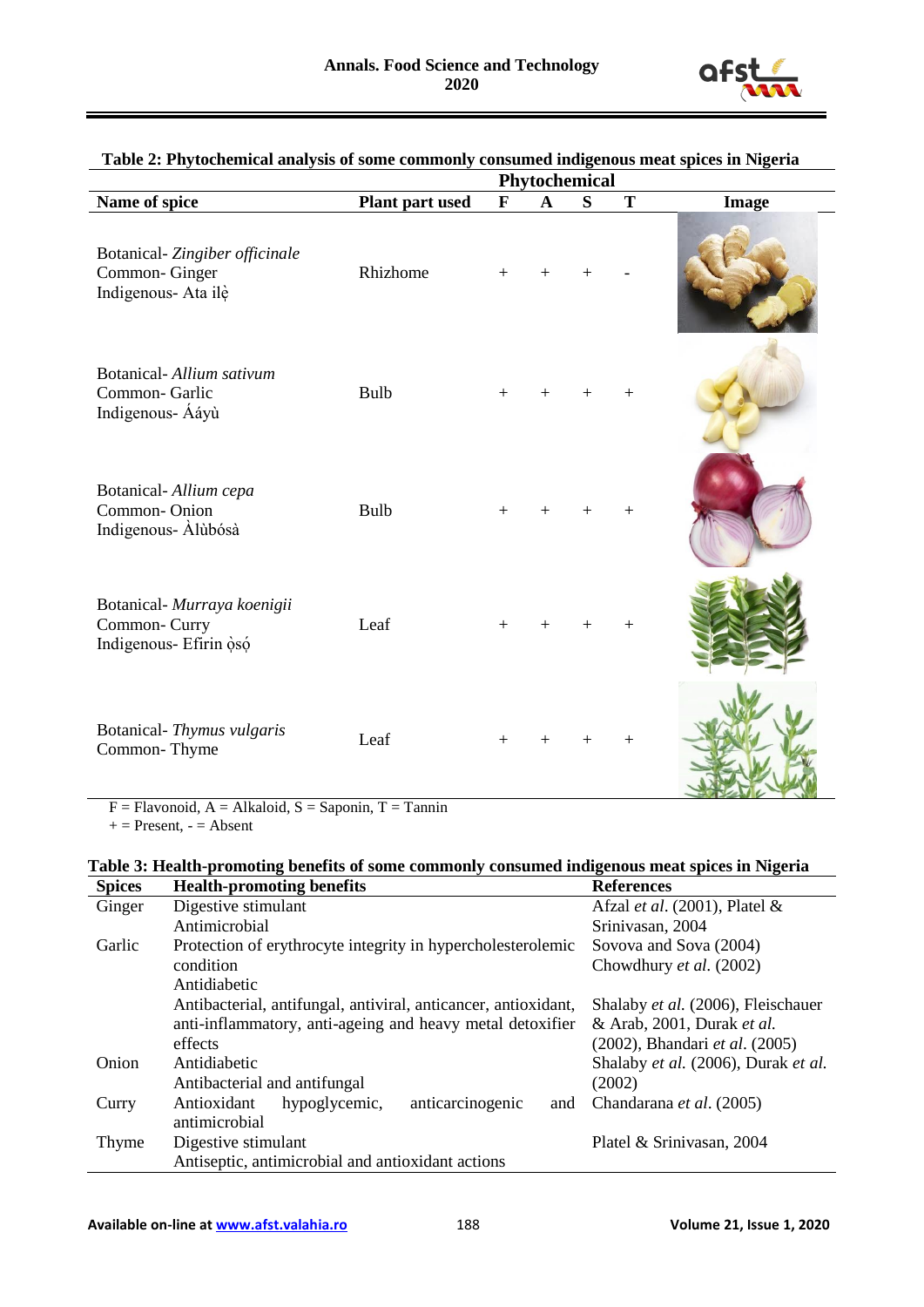

Dietary hypolipidemic spices such as turmeric, garlic, onion and ginger are effective as hypocholesterolemic substances under various conditions of experimentally induced hypercholesterolemia/hyperlipemia (Srinivasan *et al*., 2004). They offer this beneficial effect by correcting altered cholesterol to phosphorus ratio in the erythrocytes in hypercholesterolemic situation thereby restoring antioxidant status of erythrocytes in both hypercholesterolemic and hypertriglyceridemic conditions (Kempaiah & Srinivasan, 2004). These changes would also increase the risk of atherosclerosis and heart diseases. Garlic and onion have been widely used for their antidiabetic potential. These spices are hypoglycemic in different diabetic animal models and human trials as a result of the sulfur containing compounds (di (2 propenyl) disulfide and 2-propenylpropyl disulfide).

Spices are well known to stimulate gastric function; they intensify salivary flow and gastric juice secretion and, hence, aid digestion. Ginger, mint, thyme and garlic are used as digestive stimulants as well as home remedies for digestive disorders like flatulence, indigestion, and intestinal irratation (Ponnusamy & Vellaichamy, 2012; Platel & Srinivasan, 2004). Ginger, onion and red pepper enhanced secretion of bile acids, which are vital for fat digestion and absorption, and stimulation of the activities of pancreatic and intestinal enzymes involved in digestion (Platel & Srinivasan, 2000). Food mutagens are formed under certain cooking and processing conditions. These harmful products can be modified by the presence of antimutagens in foods. Spices that have antioxidant property can function as antimutagens. Considerable attention has been focused on identifying naturally occurring chemopreventive substances capable of inhibiting, retarding, or reversing multistage carcinogenesis. A wide array of phenolic substances, particularly those present in dietary and medicinal plants, have been reported to possess substantial anticarcinogenic and antimutagenic activities. These naturally occurring phenolics possess antioxidative and

anti-inflammatory properties, which contribute to their chemopreventive or chemoprotective activity (Surh, 2002). Garlic is a spice widely studied for its chemopreventive potential. Epidemiological studies have shown that higher intake of garlic is associated with reduced risk of cancers (Fleischauer & Arab, 2001). Several mechanisms have been used to evaluate the cancer-preventive effects of garlic and its organosulfur compounds (Sengupta *et al*., 2004). Other mechanisms include inhibition of mutagenesis, modulation of enzyme activities that suppress bio-activation of carcinogen molecules, inhibition of carcinogen-DNA adduct formation, free radical scavenging, inhibitory effects on cell proliferation and tumor growth.

Lipid peroxidation is a process of vital importance in the food processing industry. During this process, polyunsaturated lipids are oxidized (Khan, 2011) which adversely affects flavour, nutritional value and overall quality of foods. Spices have been shown to have antioxidant properties (Hamzah *et al*., 2014; Harsha *et al*., 2013). Antioxidants are molecules that can neutralize free radicals by accepting or donating an electron to eliminate unpaired condition of electrons thereby protecting the body from damages caused by free radicals (Mondal *et al*., 2013). These free radicals are independent chemicals with one or more unpaired electrons and are responsible for biological injury (Manpreet *et al*., 2004) and contribute to many non-communicable diseases (Gan *et al*., 2013). Polyphenols and other phytochemicals have been shown to have antioxidant properties. It was revealed that the consumption of polyphenol-rich foods is associated with a reduced risk of cardiovascular diseases, stroke and certain types of cancer (Jagadish *et al*., 2009). The consumption of dietary antioxidants helps to prevent free radical oxidative damage by inhibiting the initiation step or interrupting the propagation step of oxidative damage (Olajire & Azeez, 2011). The antimicrobial activity of spices indicated that ginger is active against *B. subtilus*, *S. aureus* and *E. coli* due to phenolic compounds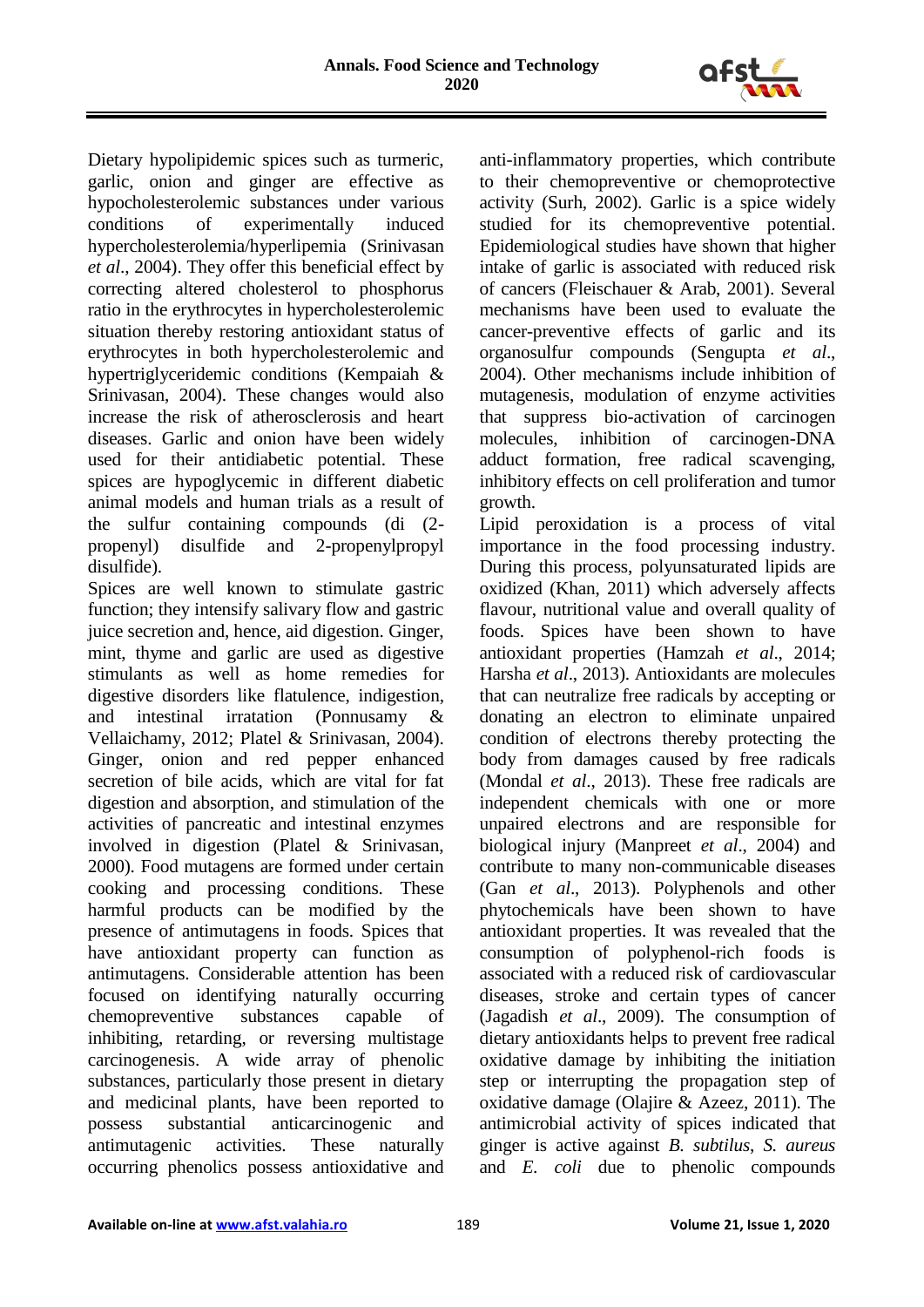

(Chandarana *et al*., 2005).

The essential oil, alkaloid, curcumins, turmerol and veleric acid are accountable for its antimicrobial activity. Odhav *et al*. (2002) opined that the mechanism of antimicrobial action of spices include hydrogen bonding and hydrophobic interaction of various phenolic compounds with protein membrane, which may in turn cause cell membrane disturbance, disruption of cell wall and damage of electron transport chain. The antimicrobial action of various phenolic complexes was associ- ted with the inactivation of cellular enzymes which relied on the penetration rate into the cell and changes in membrane permeability (Moreno *et al*., 2006). A change in cell membrane permeability is the main factor in antimicrobial action of a particular compound. Phenolic compounds may completely disrupt cellular membranes, affect cellular integrity and cause ultimate cell death. The summary of the beneficial health-promoting effects of the indigenous meat spices is as shown in Figure 1.



**Figure 1: Summary of the health-promoting benefits of some commonly consumed indigenous meat spices**

# **4. CONCLUSION**

Spices are essential ingredients used to enhance the colour, flavour and palatability of Nigerian dishes. However, indigenous meat spices in Nigeria (ginger, garlic, onion, curry and thyme) have not only flavoring attributes, bioactive compounds and also serve as sources of nutrients, thereby enhancing considerable health benefits when consumed.

### **5. REFERENCES**

- [1]. Aberle, E.D., Forrest, J.C., Gerrard, D.E., & Mills, E.W. (2012). Principles of Meat Science. 5th Ed., Kendall Hunt Publishing. 426pp.
- [2]. Afzal, M., Al Hadidi, D., Menon, M., Pesek, J., & Dhami, M.S. (2001). Ginger: An ethnomedical, chemical and pharmacological review. Drug Metabolism Drug Interactions, 18, 159-190.
- [3]. Amin, M.E., Virk, P., Elobeid, M.A.R., Almarhoon, Z.M., Hassan, Z.K., Omer, S.A., Merghani, N.M., Daghestani, M.H. & Olayan, E.M.A. (2013). Anti-diabetic effect of Murraya Koenijii (L) and Olea europaea (L) leaf extracts on streptozoticin induced diabetic rats. Pakistan Journal of Pharmaceutical Science, 26, 359-365.
- [4]. AOAC. (2003). Official methods of analysis. 17th Edition Gaithersburg, USA: Association of the Official Analytical Chemists (AOAC) International.
- [5]. Ayoola, G.A., Coker, H.A.B., Adesegun, A.A., Adepoju, B., Obaweya, K., Ezwnnia, E.C., & Atangbayila, T.O. (2008). Phytochemical screening and antioxidant activities of some selected medicinal plants used for malaria therapy in Southwestern Nigeria. Tropical Journal of Pharmaceutical Research, 7 (3), 1019-1024.
- [6]. Bamishaiye, E.I., Olayemi, F.F., & Bamishaiye, O.M. (2011). Proximate and phytochemical composition of Moringa oleifera leaves at three stages of maturation. Advance Journal of Food and Technology, 3 (4), 233-237.
- [7]. Bhandari, U., Kanojia, R., & Pillai, K.K. (2005). Effect of ethanolic extract of Zingiber officinale on dyslipidaemia in diabetic rats. Journal of Ethnopharmacology, 97, 227-230.
- [8]. Chandarana, H., Baluja, S., & Chanda, S.V. (2005). Comparison of antibacterial activities of selected species of Zingiberaceae family and some synthetic compounds. Turkish Journal of Biology, 29, 83-97.
- [9]. Chirinang, P., & Intarapichet, K.O. (2009). Amino acids and antioxidant properties of the oyster mushrooms, Pleurotus ostreatus and Pleurotus sajor-caju. Science Asia, 35, 326-331.
- [10]. Chowdhury, S.R., Chowdhury, S.D., & Smith, T.K. (2002). Effect of dietary garlic on cholesterol metabolism in laying hen. Journal of Poultry Science 7, (2), 122-128.
- [11]. Choudhury, R.P., & Garg, A.N. (2007). Variation in essential, trace and toxic elemental contents in Murraya koenigii - A spice and medicinal herb from different Indian states. Food Chemistry, 104, 1454-1463.
- [12]. Durak, I., Ozturk, H.S., Olcay, E., & Guven, C. (2002). Effects of garlic supplementation on blood lipid and antioxidant parameters and atherosclerotic plaque formation process in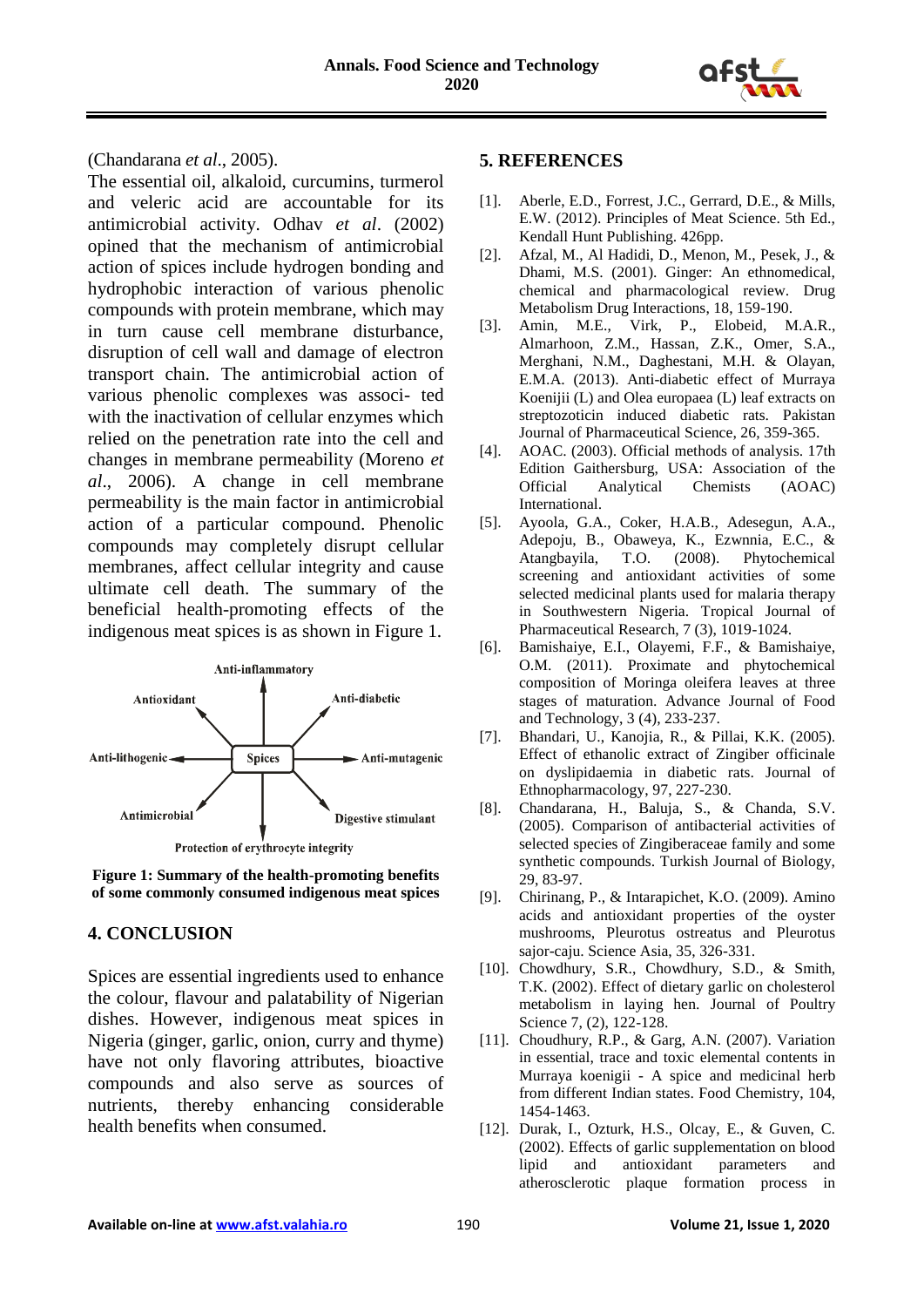

cholesterol-fed rabbits. Journal of Herbal Pharmacothem 2, (2), 19-23.

- [13]. Edeogu, C.O., Ezeonu, F.C., Okaka, A.C.N., Ekuma, C.E., & Elom, S.O. (2007). Proximate composition of staple food crops in Ebonyi State (South Eastern Nigeria). International Journal of Biotechnology and Biochemistry, 3 (1), 1-8.
- [14]. Eyas Ahmed, M., Anjaneyulu, A.S.R., Thomas, R., & Kondaiah, N. (2006). Effect of enrobing on the quality and shelf-life of buffalo meat cutlets under frozen storage. Journal of Muscle Foods.
- [15]. Fleischauer, A.T., & Arab, L. (2001). Garlic and cancer: a critical review of the epidemiologic literature. Journal of Nutrition, 131, 1032S-40S.
- [16]. Fredrick, T., Simon, P.D., Raymond, A., & Michel, R. (2012). "Can we understand modern humans without considering pathogens?" Evolutionary Applications, 5 (4), 368-379.
- [17]. Gan, C.H. Nurul-Amira, B. & Asmah, R. (2013). Antioxidant analysis of different types of edible mushrooms (Agaricus bisporous and Agaricus brasiliensis). International Food Research Journal, 20 (3), 1095-1102.
- [18]. Gyesley, S.W. (2008). Total system approach to predict shelf-life of packaged foods. ASTMSTP 113-EB.
- [19]. Hamzah, R.U., Jigamu, A.A., Makun, H.M., & Egwim, E.C. (2014). Phytochemical screening and antioxidant activity of methanolic extract of selected wild edible Nigerian mushrooms. Asian Pacific Journal of Tropical Disease, 4 (1), 153- 157.
- [20]. Harsha, N., Sridevi, V., Chandana-Lakshmi, M.V.V., Rani, K., & Vani, N.D.S. (2013). Phytochemical Analysis of Some Selected Spices. International Journal of Innovative Research in Science, Engineering and Technology, 2 (11), 6618-6621.
- [21]. Hobbs, C. R. (2000). Medicinal value of Lentinus edodes (erk.) Sing. (Agaricomycetideae). A literature review. International Journal of Medicinal Mushroom, 2, 287-302.
- [22]. Ishida, H., Suzuno, H., Sugiyama, N., Innami, S., Tadokoro, T., & Maekawa, A. (2000). Nutritive evaluation of chemical components of leaves, stalks and stems of sweet potatoes (Ipomoea batata). Food Chemistry, 68, 359-368.
- [23]. Jagadish, L. K., Krishnan, V. V., Shenbhagaraman, R., & Kaviyarasan, V. (2009). Comparitive study on the antioxidant, anticancer and antimicrobial property of Agaricus bisporus (Lange, J.E.) Imbach before and after boiling''. African Journal of Biotechnology, 8 (4), 654-661.
- [24]. Kempaiah, R.K., & Srinivasan, K. (2002). Integrity of erythrocytes of hypercholesterolemic rats during spices treatment. Molecular Cell Biochemistry, 236, 155-161.
- [25]. Kempaiah, R.K., & Srinivasan, K. (2004). Beneficial influence of dietary curcumin, capsaicin and garlic on erythrocyte integrity in high fat fed rats. Journal of Nutritional Biochemistry (In press).
- [26]. Kirupa, S.L.S., & Kariitha, R. (2015). Antioxidant enhancing property of curry leaf powder M. keonigii in type II Diabetes mellitus. International Journal of Pharmacy and Biosciences, 6 (1), 507-514.
- [27]. Khan, R.U. (2011). Antioxidants and poultry semen quality. World's Poultry Science, 67, 297- 308.
- [28]. Kumar, D.G.P., Hebbar, H.U., & Ramesh, M.N. (2006). Suitability of thin layer models for infrared-hot air-drying of onion slices. Lebensmittel Wissenschaft Technology, 39, 700- 705.
- [29]. Lingenfelter, E. (2011). The health benefits and uses of 14 herbs, seasonings and spices. http://www.articlesbase.com/supplements-andvitamins-articles/the-health-benefits-uses-of-14hrerbs-seasonings-spices-5405335.html, accessed 28/6/2013.
- [30]. Mathai, K. (2000). Nutrition in the Adult Years. In Krause's Food, Nutrition, and Diet Therapy, 10th edition. L. K. Mahan and S. Escott-Stump (ed.) 271, 274-275.
- [31]. Manpreet, K., Giridhar, S., & Khanna, P.K. (2004). "In vitro and in vivo antioxidant potentials of Pleurotus florida in experimental animals". Mushroom research, 13 (1), 21-26.
- [32]. Mondal, T., Some, R., & Dutta, S. (2013). Studies on antioxidant and antimicrobial properties of some common mushrooms, Journal of Today's Biological Sciences: Research & Review, 2 (1), 60-67.
- [33]. Moreno, S., Scheyer, T., Romano, C., & Vojnov, A. (2006). Antioxidant and antimicrobial activities of rosemary extracts linked to their polyphenol composition. Free Radicals, 40, 223-231.
- [34]. NCCIH. (2016). (National Centre for Complementary and Integrative Health). Garlic (Allium sativum). US National Institutes of Health. Retrieved 4th May 2016.
- [35]. Ningappa, M.B., Dinesha, R., & Srinivas, L. (2008). Antioxidant and free radical scavenging activities of polyphenol-enriched curry leaf (Murraya koenigii L.) extracts. Food Chemistry, 106, 720-728.
- [36]. Odhav, B., Juglal, S. & Govinden, R. (2002). Spices oils for the control of co-occuring mycotoxins producing fungi. Journal of European Food Research and Technology, 65, 683-687.
- [37]. Olajire, A., & Azeez, L. (2011). Total antioxidant activity, phenolic, flavonoid and ascorbic acid contents of Nigerian vegetables, African Journal of Food Science and Technology, 2 (2), 22-29.